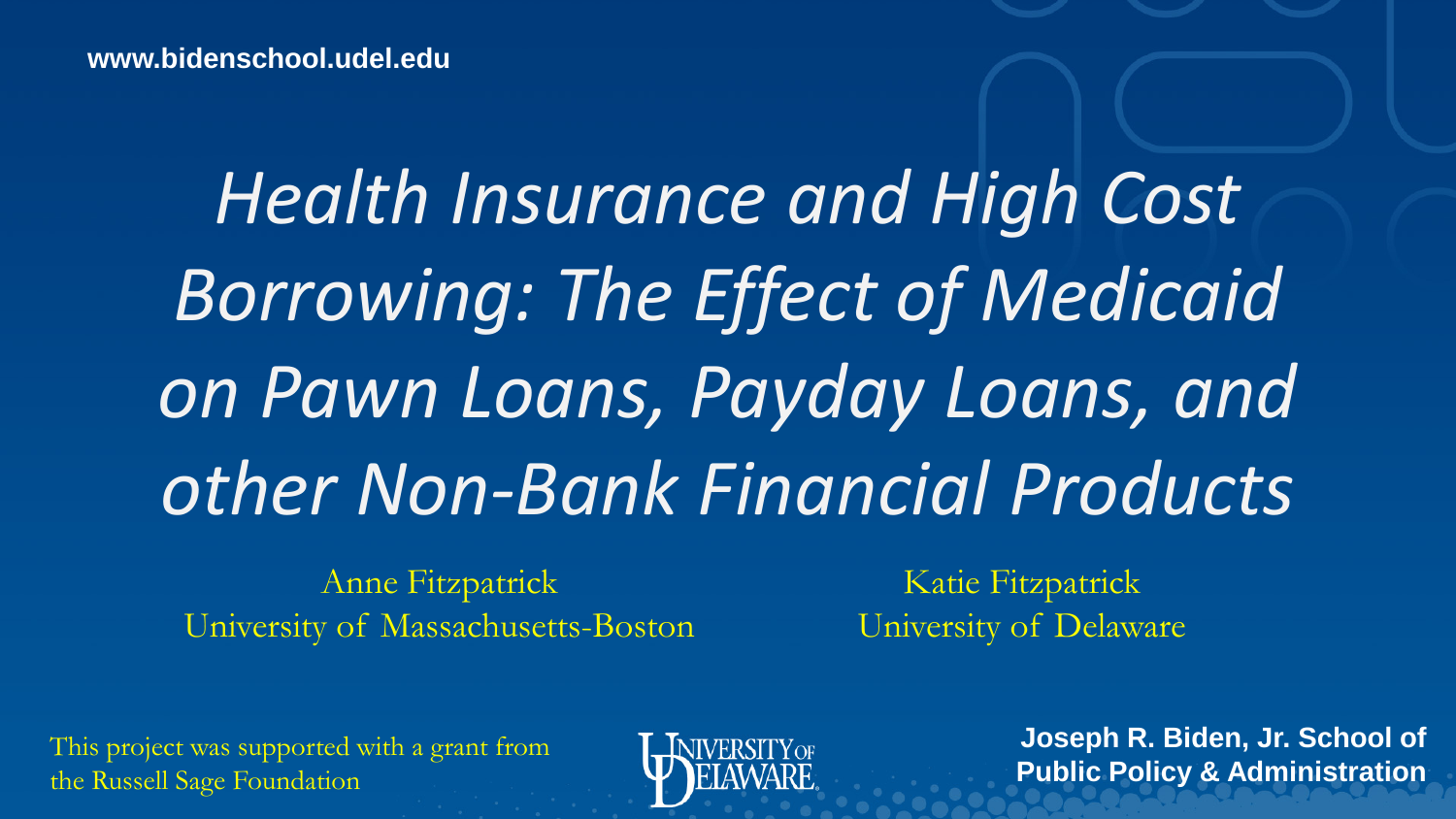### Motivation: Fringe Banks

Fringe banks: non-bank source of financial services

– Check cashers, money orders, remittances, payday loans, pawn loans, auto title loans, tax refund anticipation loans, and more

Fringe banks are an important source of financial services

- $-28.6$  million households  $(22.1\%)$  use fringe banks
- More than \$320 billion in annual transactions & annual revenues exceed \$25 billion

Controversial and understudied area of financial behavior

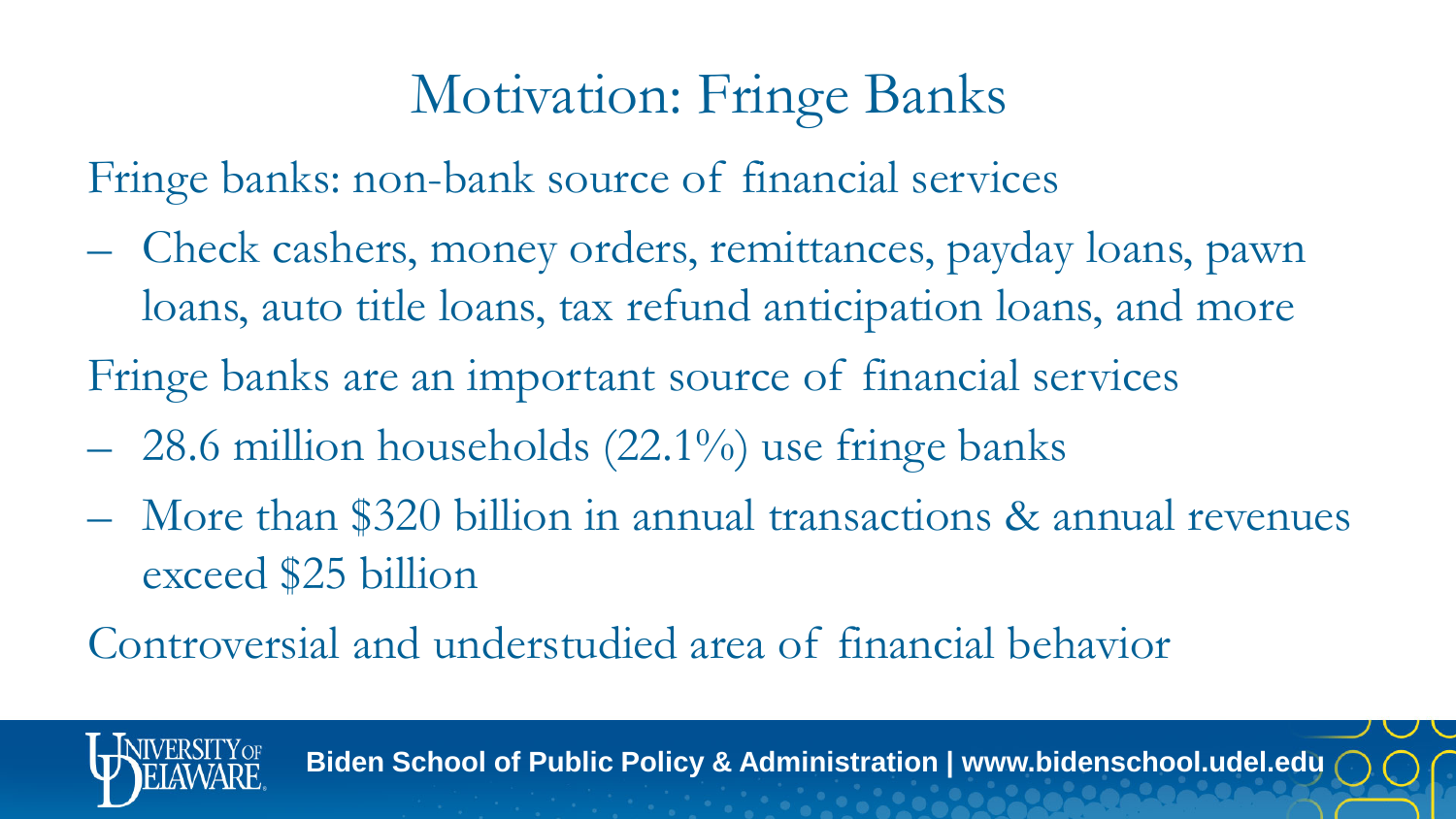### Motivation: Health Insurance & Financial Well-being

Affordable Care Act (ACA) expanded access to Medicaid

- Nearly 50 million uninsured (16.3%)
- Recent studies find insurance improves household finances
- Those most likely to be newly eligible for Medicaid share many characteristics of those who use fringe banks
	- Pre-ACA, lack of health insurance associated with financial hardship: 41% struggled with medical bills or debt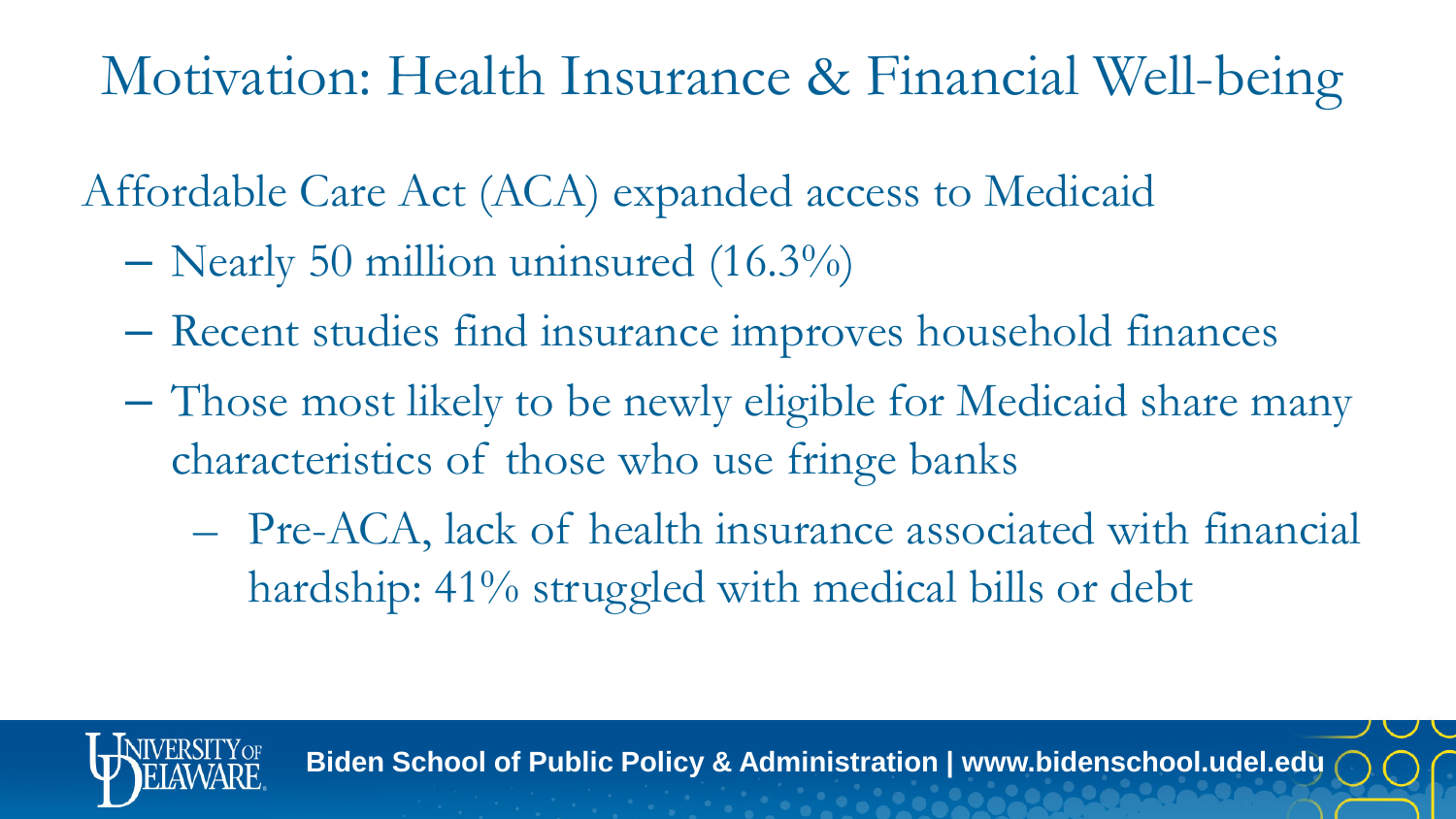## Research Question

What is the effect of ACA's on use of fringe banks?

- Any Fringe Bank Use
- Types of Fringe Bank Products
	- Transaction services: check cashing, money orders, remittances
	- Credit services: payday loans, pawn shops, auto title loans, tax refund anticipation loans, rent-to-own contracts
- Owning a Bank Account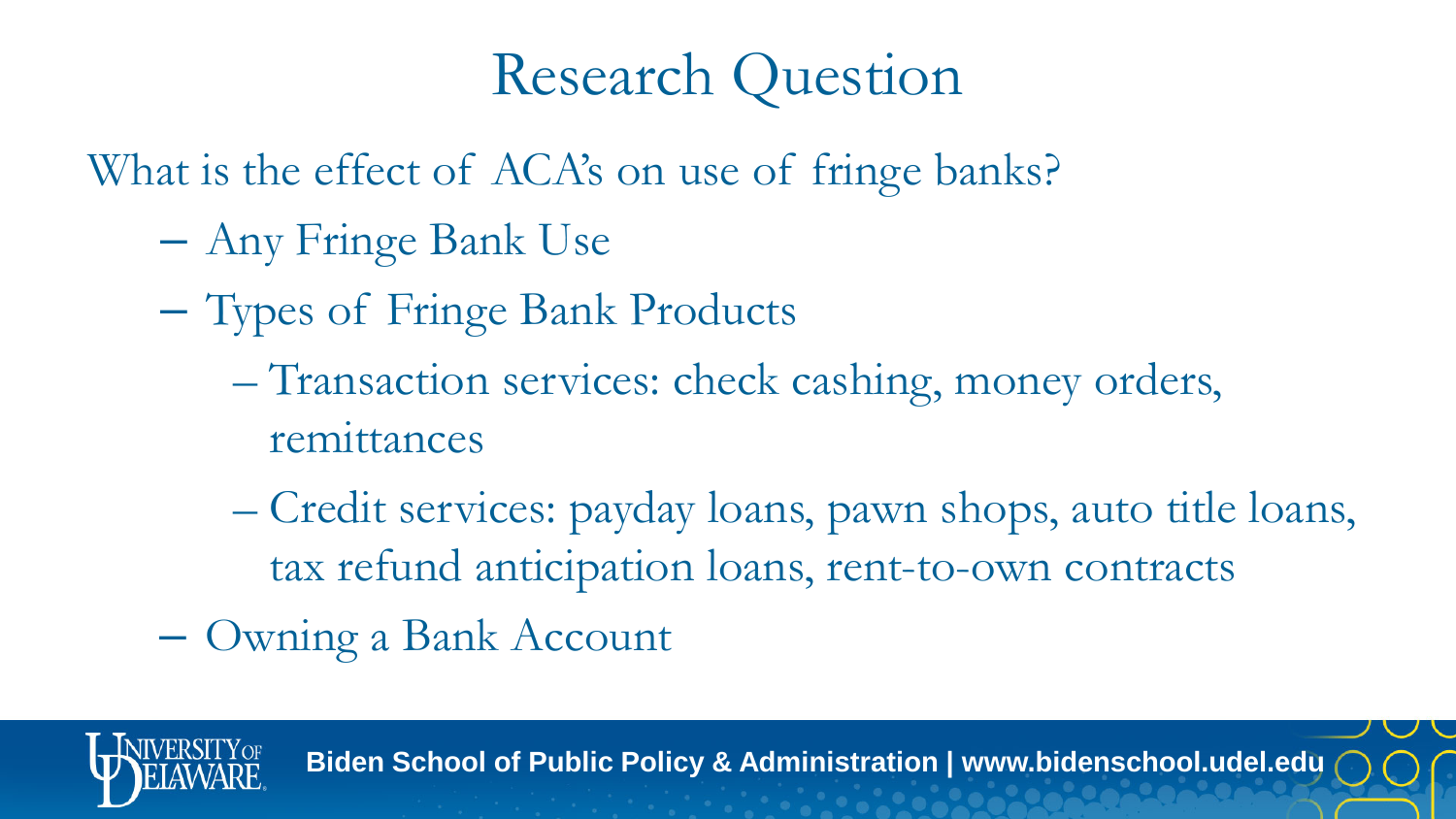# Background: The Affordable Care Act (ACA)

Prior to ACA, significant variation across states in Medicaid eligibility for different groups

- Federal government set minimum eligibility requirements
- No requirement to cover childless adults
- Medicaid expansion intended to cover those at 138% of FPL
- Supreme Court in *National Federation of Independent Business vs Sebelius* allowed states to opt-out of expansion
- Not all states went forward with Medicaid expansion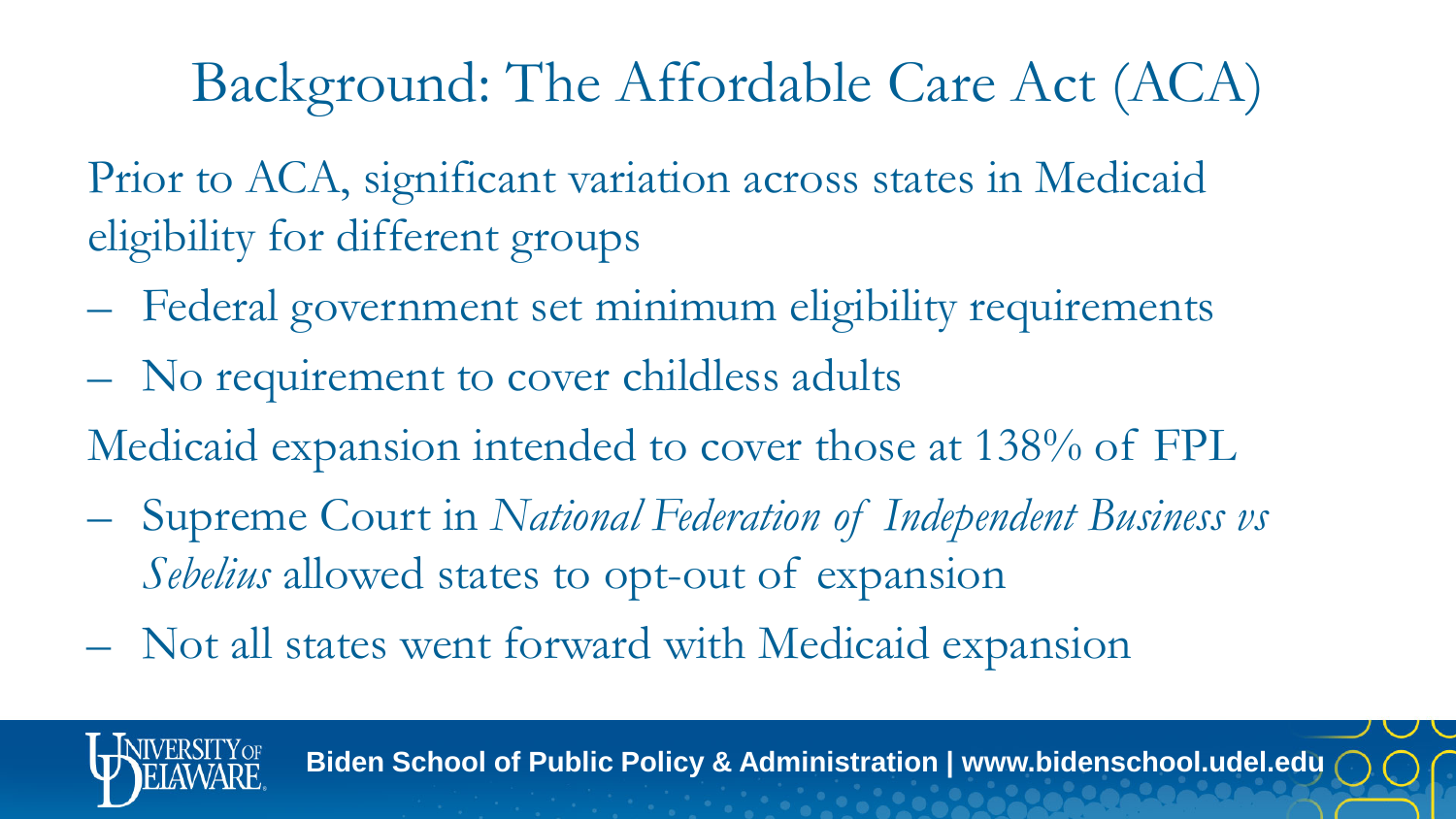# Data: Current Population Survey (CPS)

Link households in:

- March Supplement for health insurance and medical expenditures
- FDIC Unbanked and Underbanked Supplement for financial products
	- January (2009)
	- June (2011, 2013, 2015, 2017)

Drop households with all members over 65

**Biden School of Public Policy & Administration | www.bidenschool.udel.edu**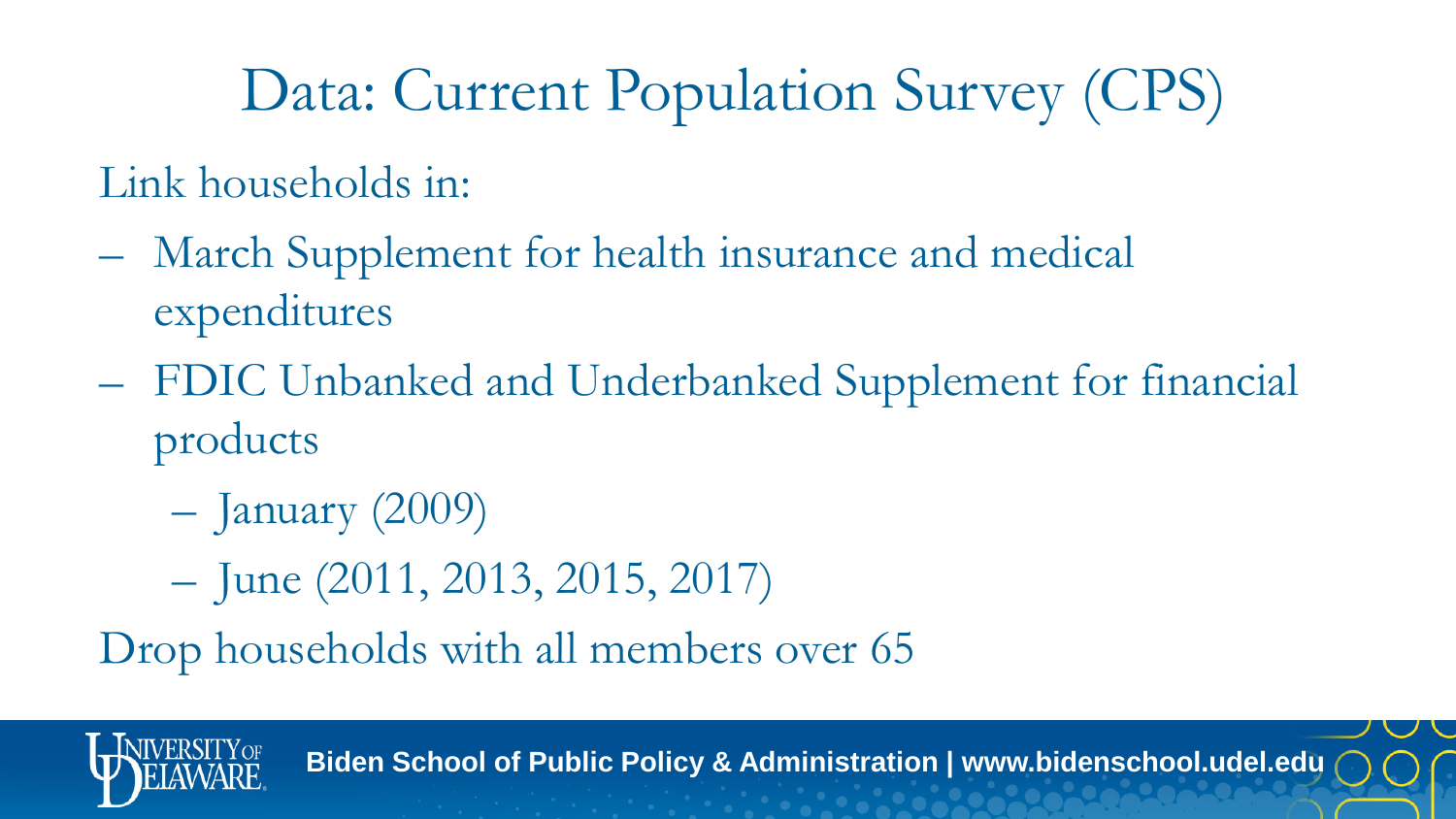Methodology: Use Medicaid expansion to compare "treatment" states to "control" states with synthetic control approach

January 2014: 26 States January 2017: 32 States

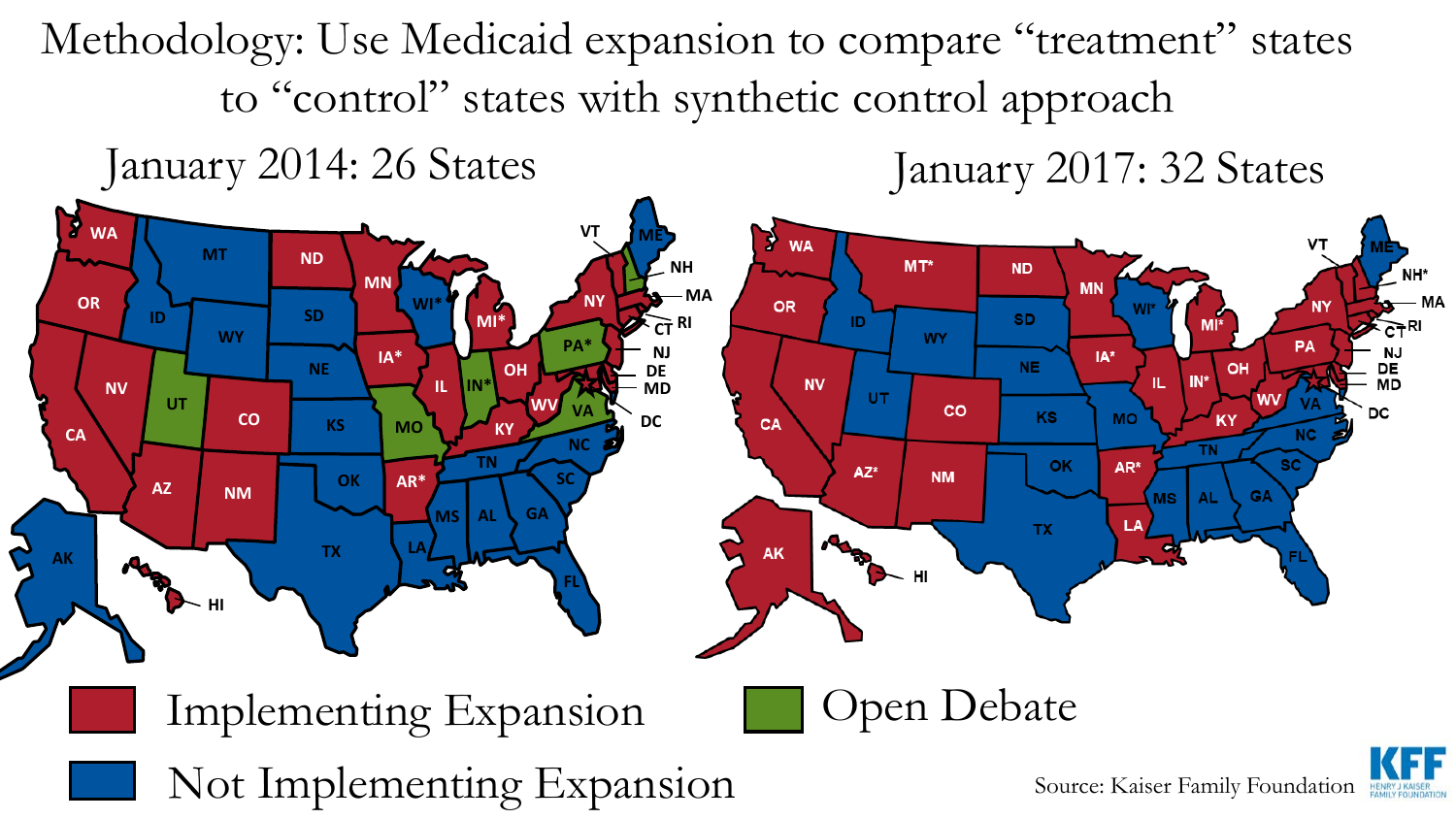# Result 1: Medicaid Expansion Significantly Increases Insurance Rates

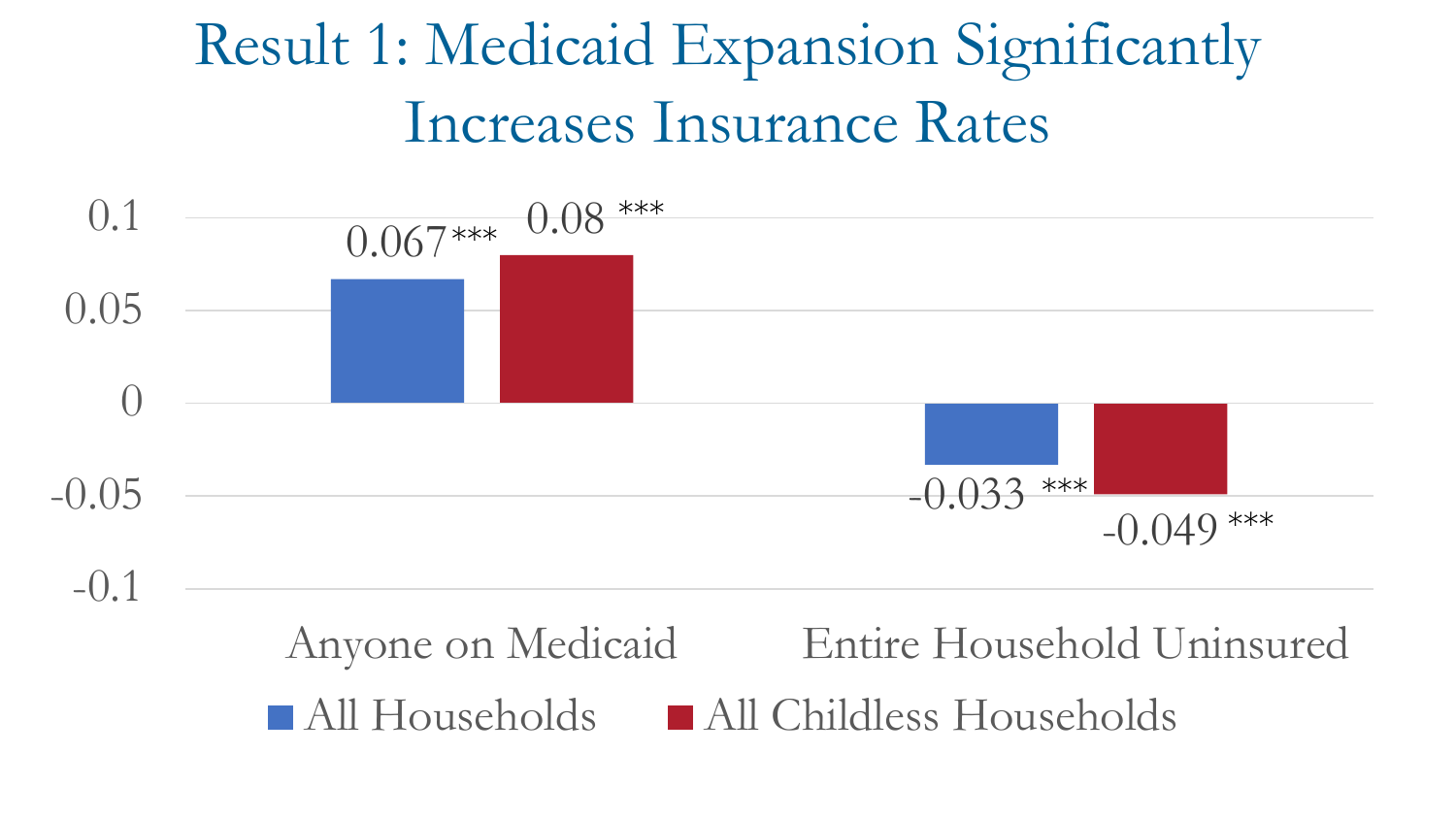#### Result 2: Declines in Any Fringe Bank Use, Any Fringe Bank Credit Use, & Unbanked with Medicaid Expansion



In Medicaid Expansion States Large Decreases up to:

• 3.4% for Fringe Bank Use (3.4%); Fringe Bank Credit (32.5%); Unbanked Households (31.3%)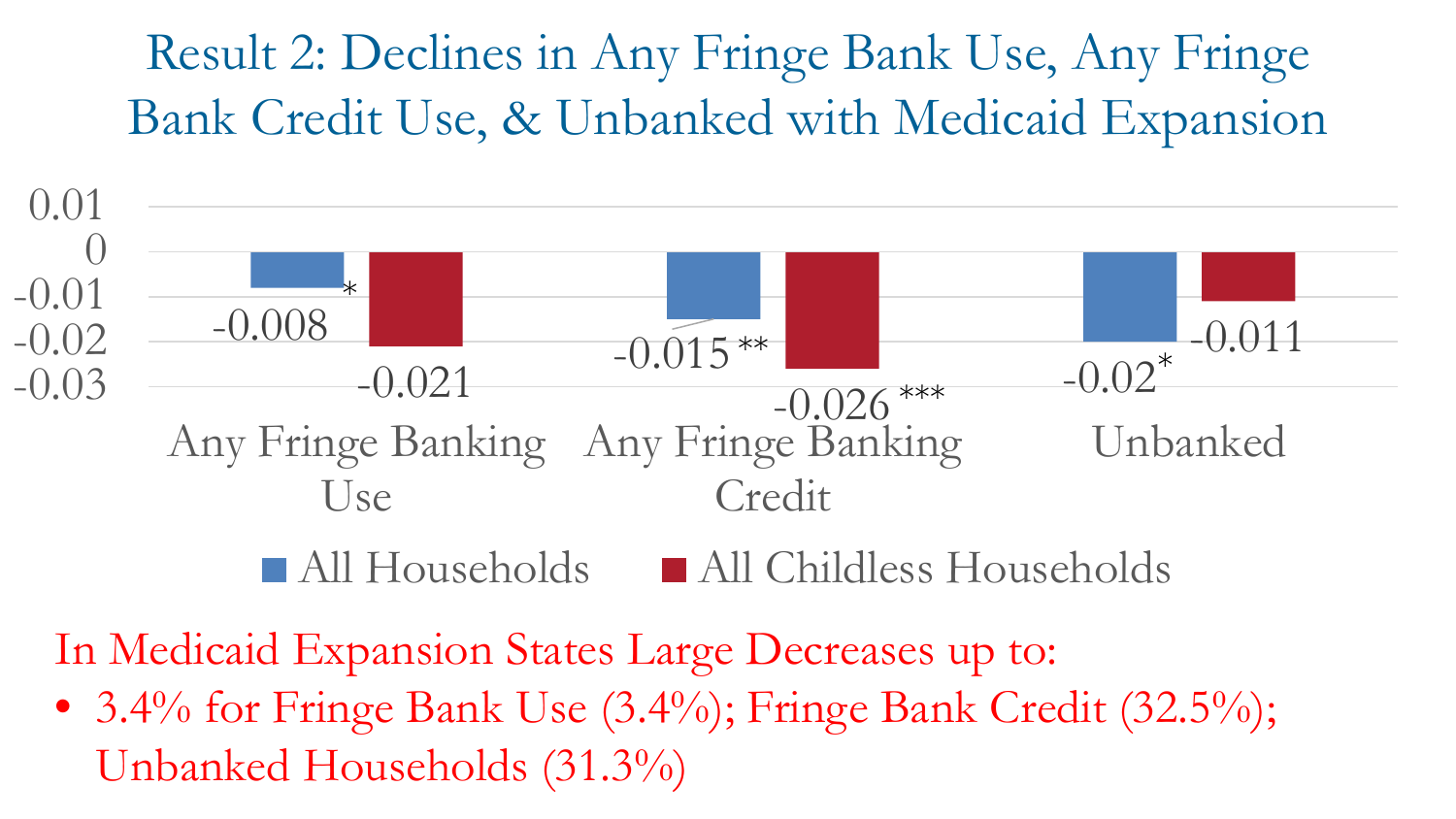## Result 3: Use of Payday Loans and Pawn Loans Declines with Medicaid Expansion



All Households All Childless Households

In Medicaid Expansion States Decreases Fringe Bank Credit up to:

- 53.3% 120% Payday Loans
- 

• 33.3% for Pawn Loans No significant effects for: Money Orders or Check Cashers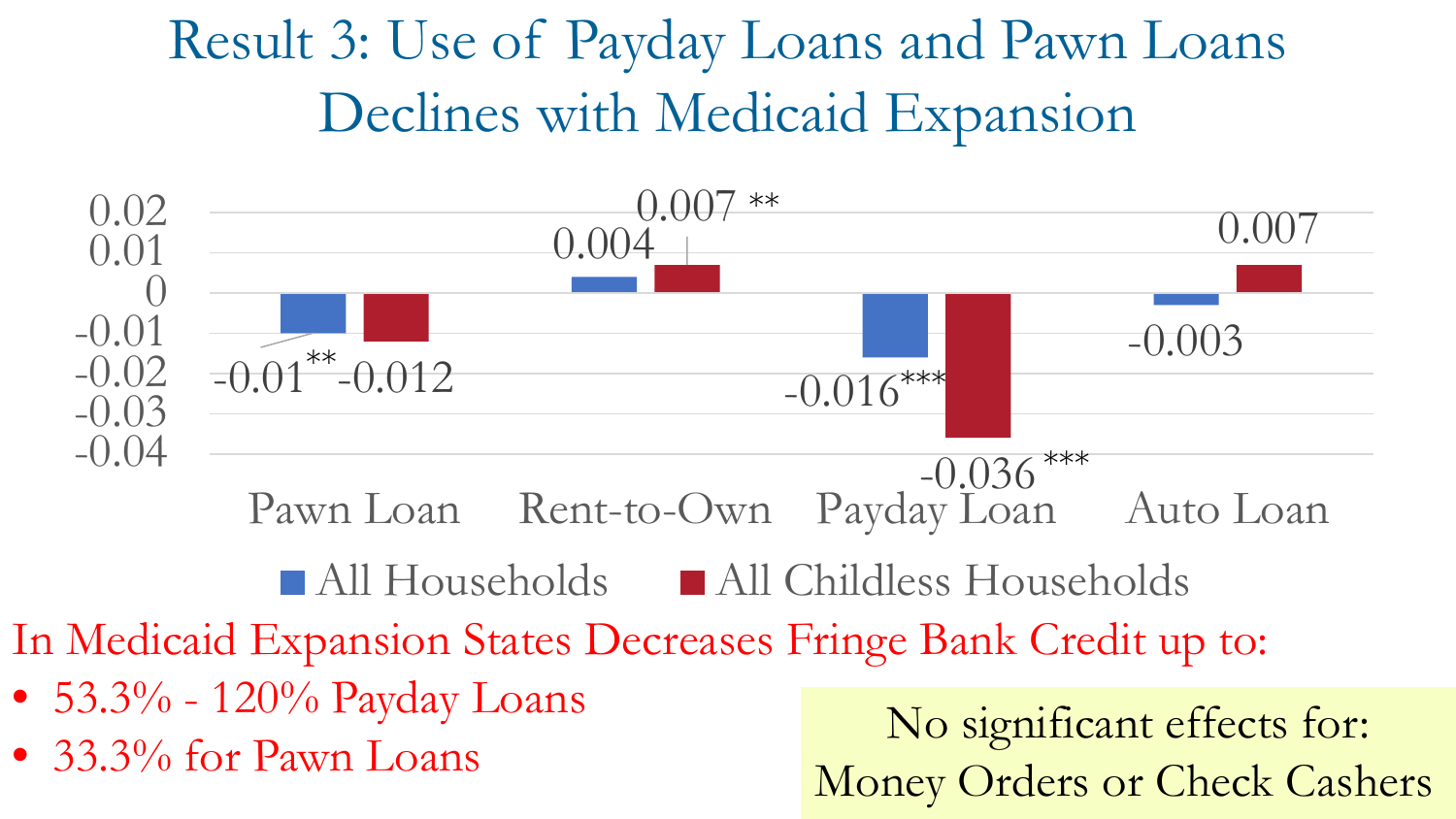## Result 4: Health Spending Decreases



Out-of-Pocket Expenditures Over-the-Counter Expenditures Medical Expenditures ■ All Households ■ Childless Households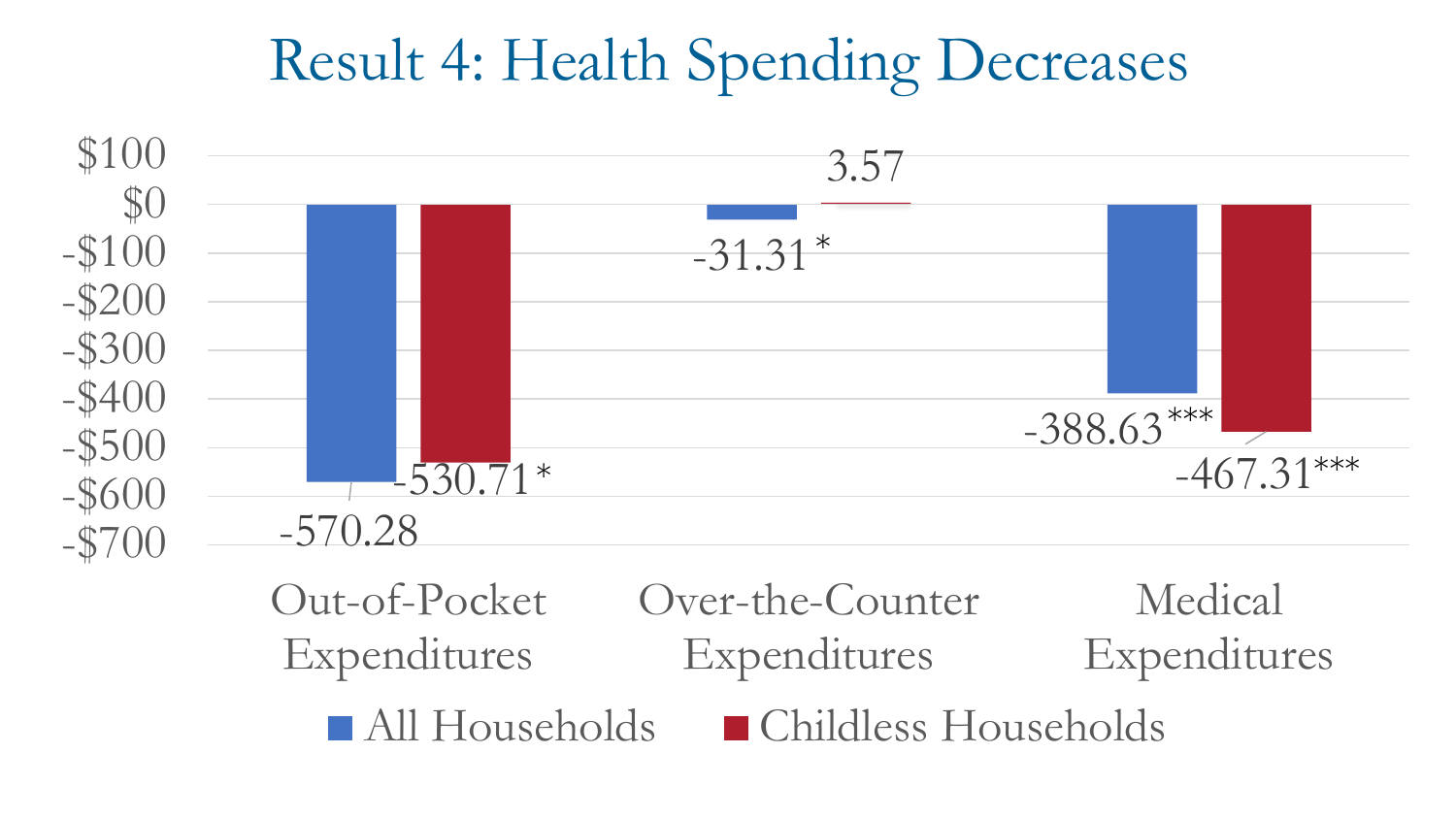### Result 5: Reported Health Disabilities Increase



- Inconsistent with improved productivity/health
- Diagnosis Effect?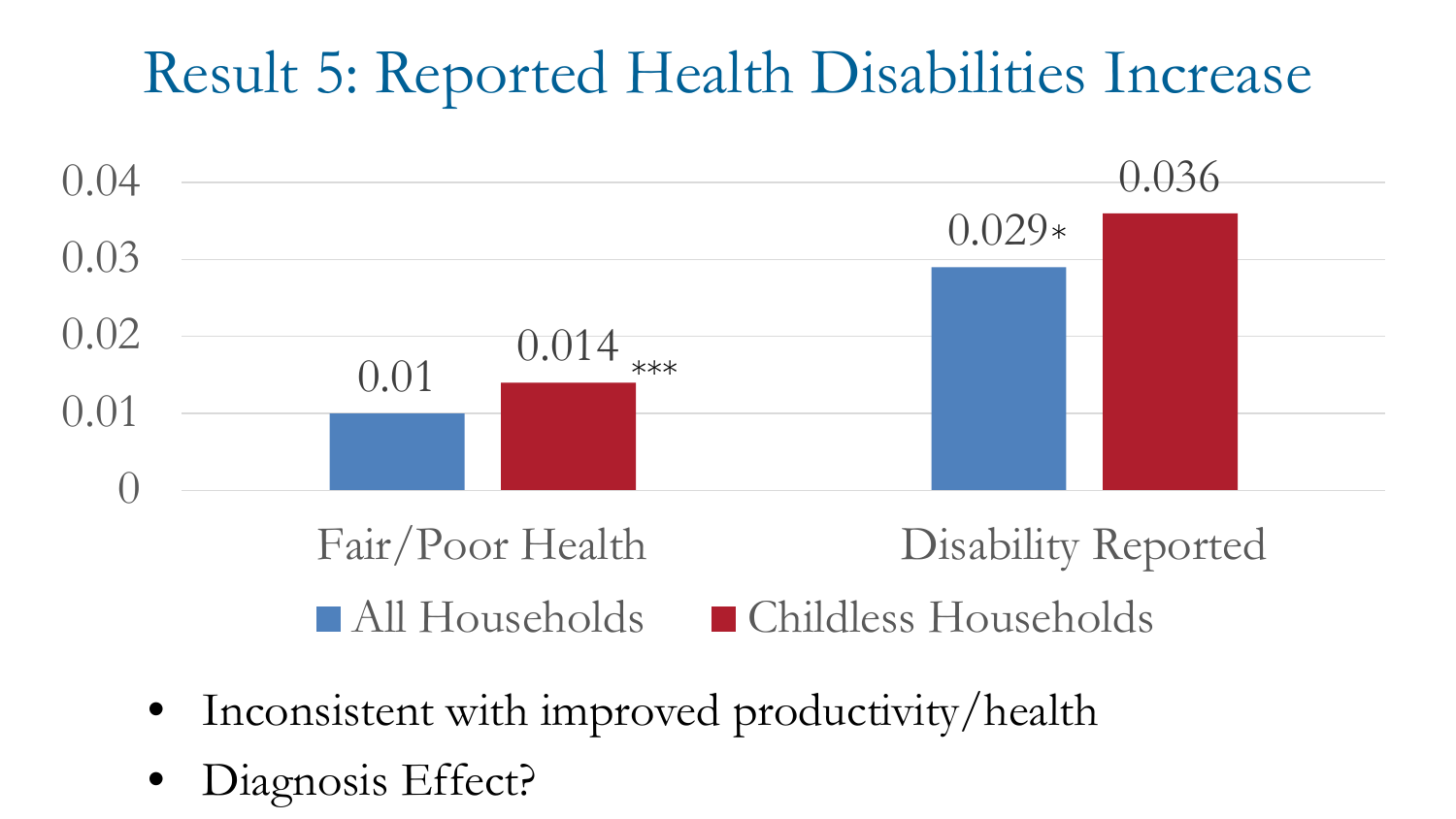# Policy Implications

Health insurance alleviated some financial strain for households and reduced their reliance on more expensive sources of credit

- Study adds to the body of research that Medicaid improves the financial health and security of low and moderate-income households
- Additional health insurance expansions would protect families from high-cost credit and increase their connection with banks



**Biden School of Public Policy & Administration | www.bidenschool.udel.edu**